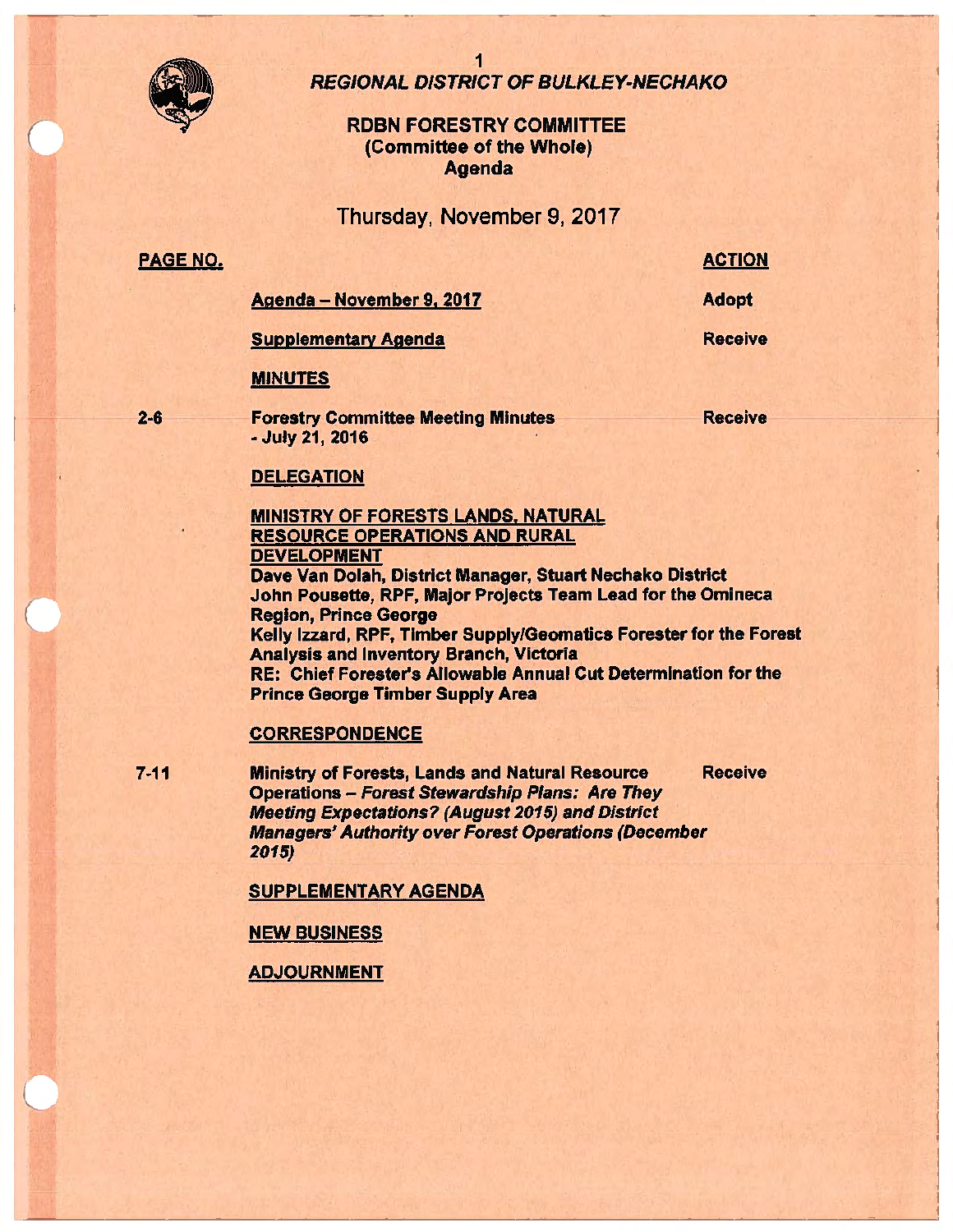# **REGIONAL DISTRICT OF BULKLEY-NECHAKO**

#### **FORESTRY COMMITTEE MEETING (Committee of the Whole)**

# **Thursday,** July 21, **2016**

|                      | <b>PRESENT:</b> | Chair              | Rob MacDougall                                                                                                                                                                                                                                        |                                                                                                                       |
|----------------------|-----------------|--------------------|-------------------------------------------------------------------------------------------------------------------------------------------------------------------------------------------------------------------------------------------------------|-----------------------------------------------------------------------------------------------------------------------|
|                      |                 | <b>Directors</b>   | <b>Taylor Bachrach</b><br><b>Eileen Benedict</b><br>Shane Brienen<br>Mark Fisher<br>Tom Greenaway<br>Thomas Liversidge<br><b>Bill Miller</b><br><b>Rob Newell</b><br>Mark Parker<br>Jerry Petersen<br>Darcy Repen<br>Luke Strimbold<br>Gerry Thiessen |                                                                                                                       |
|                      |                 | Director<br>Absent | Dwayne Lindstrom                                                                                                                                                                                                                                      |                                                                                                                       |
|                      |                 | Staff              | Melany de Weerdt, Chief Administrative Officer<br>Wendy Wainwright, Executive Assistant                                                                                                                                                               | Cheryl Anderson, Manager of Administrative Services                                                                   |
|                      |                 | Other              | Marc Bekar, Smithers<br>Anna-Maria Spooner, Cluculz Lake<br>Roy Spooner, Cluculz Lake<br>Via Teleconference 10:06 a.m. to 10:24 a.m.                                                                                                                  | Heather Wiebe, Omineca Spruce Beetle Project Manager,<br>Ministry of Forests, Lands and Natural Resource Operations - |
|                      |                 | Media              | Flavio Nienow, LD News                                                                                                                                                                                                                                |                                                                                                                       |
| <b>CALL TO ORDER</b> |                 |                    | Chair MacDougall called the meeting to order at 10:04 a.m.                                                                                                                                                                                            |                                                                                                                       |
| <b>AGENDA</b>        |                 |                    | Moved by Director Petersen<br>Seconded by Director Newell                                                                                                                                                                                             |                                                                                                                       |
|                      | F.C.2016-5-1    |                    | "That the Forestry Committee Meeting Agenda of July 21, 2016<br>be adopted."                                                                                                                                                                          |                                                                                                                       |
|                      |                 |                    | (All/Directors/Majority)                                                                                                                                                                                                                              | CARRIED UNANIMOUSLY                                                                                                   |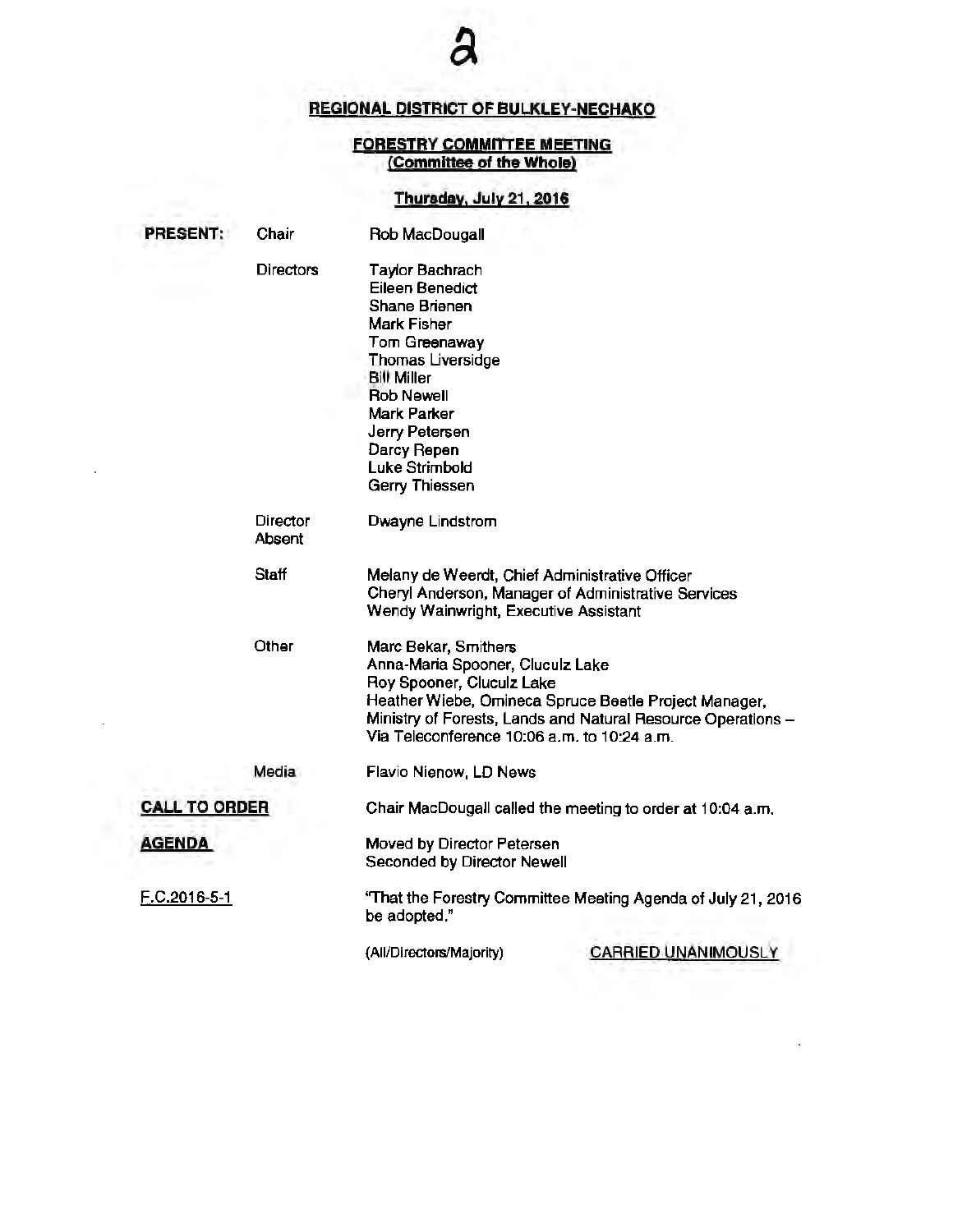Forestry Committee Meeting July 21, 2016 Page 2

#### **MINUTES**

| <b>Forestry Committee Meeting</b> | Moved by Director Repen                                                         |  |
|-----------------------------------|---------------------------------------------------------------------------------|--|
| Minutes - April 14, 2016          | Seconded by Director Bachrach                                                   |  |
| F.C.2016-5-2                      | "That the Forestry Committee Meeting Minutes of April 14, 2016<br>be received." |  |

(All/Directors/Majority) CARRIED UNANIMOUSLY

#### **DELEGATION**

**MINISTRY OF FORESTS, LANDS AND NATURAL RESOURCE OPERATIONS** - **Heather Wiebe, Omlneca Spruce Beetle Proiect Manager RE: Update** - **Spruce Beetle Management Plan Via Teleconference 10:06 a.m. -10:24 a.m.** 

Chair MacDougall welcomed Heather Wiebe, Omineca Spruce Beetle Project Manager, Ministry of Forests, Lands and Natural Resource Operations via teleconference.

Ms. Wiebe provided a Spruce Beetle Outbreak - Update.

#### **Spruce Beetle Outbreak- Update**

#### **Spruce Beetle**

- Endemic to B.C.;
	- o Beetles are in the forests at all times;
- Certain conditions that will allow for the population to increase:
	- o Blow down more significant wind events from climate change;
	- o Warmer winters allows beetle to have a one year life cycle instead of a two year life cycle;
	- o Very long and dry summers- stress the trees and not able to pitch out the beetles and more susceptible to infestation.

#### **Outbreak confirmed**

A spruce beetle outbreak was confirmed in Omineca Region in October of 2015. Elements of an outbreak:

- and the second second in the second second second in the second second second second second second second second second second second second second second second second second second second second second second second seco Significant # of hectares impacted: 156,000 ha for Omineca;
- $-$ Beetle present in both one and two year life cycles;
- Beetle successful in attacking large and small diameter spruce;
- Populations are increasingly severe.

#### **Responsibilities during a spruce beetle outbreak**

FLNRO: Detection through annual aerial overview surveys, helicopter surveys, and ground surveys.

Licensees: Treatment through conventional trap trees, targeted harvest. Planned hauling and milling of infested timber to reduce spread.

#### **FLNRO Detection (2015-2016 fiscal)**

- \$250,000 aerial surveys;
- \$500,000 ground surveys.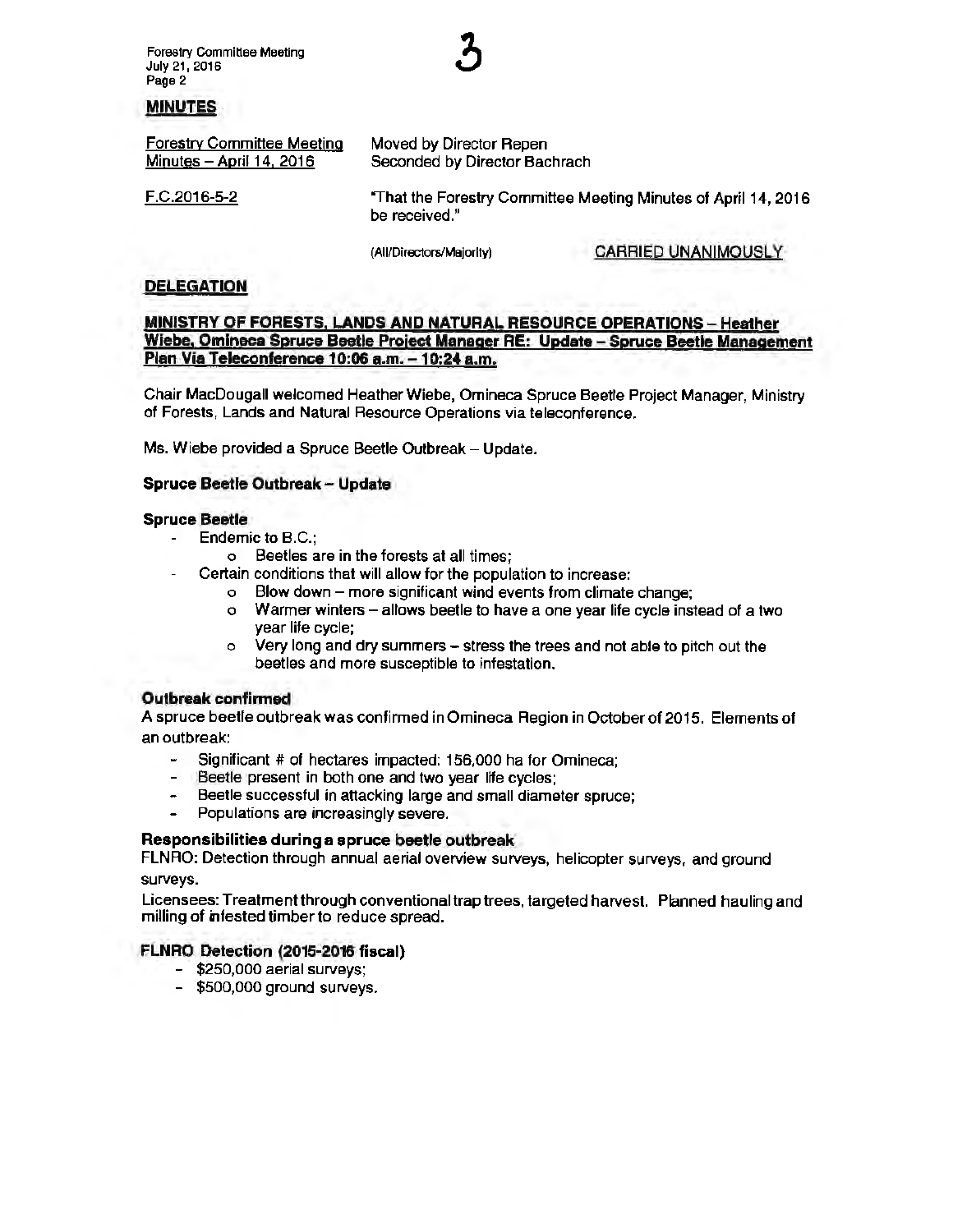#### **DELEGATION (CONT'D)**

#### **MINISTRY OF FORESTS, LANDS AND NATURAL RESOURCE OPERATIONS** - **Heather Wiebe, Omineca Spnrce Beetle Proiect Manager RE: Update** - **Spruce Beetle Management Plan Via Teleconference 10:06 a.m. -10:24 a.m.**

#### **TSA(T'm:ier~Area)WorkingGroups(operations)**

Working groups were established for both the Mackenzie and Prince George TSA's in 2015 with the primary focus of using the detection information from FLNRO to prioritize treatment. Working groups bring licensees and FLN RO to the same table for collaborative planning.

- 5,300 ha was treated in the spring of 2016 with trap trees;
	- Two methods of treatment:
		- $\circ$  Trap trees mimic blowdown large diameter spruce trees that are cut down and jammed into the shade;
		- o 10 times more successful to draw spruce beetle than live standing trees;
		- o Those trees are removed brought to the mill for processing, bucked up and burned, or the bark can be peeled off them;
- Sanitization treatment:
	- Harvest green timbre and process:
		- $\circ$  4,680 ha harvested removing 226,000m<sup>3</sup> of spruce trees with live beetle during the 2016 fiscal year.

#### **Omineca Working Group (strategic)**

Licensees impacted by the outbreak reviewed the direction from government (BMPs (Best Management Practices), expectations, guidelines) and developed recommendations to government to support suppression.

- Licensees will share operating areas where necessary;  $\blacksquare$
- FLNRO will provide a formal response document that will outline ongoing efforts, options/decisions/choices/results/findings

#### **Public Advisory Committee**

The first meeting of the Omineca Spruce Beetle Public Advisory Committee occured June 15, 2016. This group will review direction from government and recommendations from licensees and provide advice on forestry and non-forestry values of importance to the citizens of British Columbia.

- $\ddot{\phantom{0}}$ Omineca Beetle Action Coalition (OBAC);
- Academia:
- First Nations;
- Community Forests;
- Local governments;  $\bullet$  .
- NGO's;
- Commercial recreation users (guide outtitters);
- Non-commercial recreation users (hunters).

#### **FLNRO Removing Barriers**

- Tenures, Competitiveness & Innovation investigating tenures and pricing options;
- Newly developed survey methodologies will eliminate redundancy and costs to licensees to capture data necessary for expedient treatment;
- Will conduct extensive heli surveys with licensees to identify areas for suppression harvest;
- Engineering branch analyzing infrastructure needs to access impacted timber;
- Working with BC Parks to establish trap trees within parks and safeguard values with adjacent harvest opportunities;
- Expedition of authorizations, extension with FN for trap trees:
- Field trials on new pheromone attractants and experimental horizontal traps.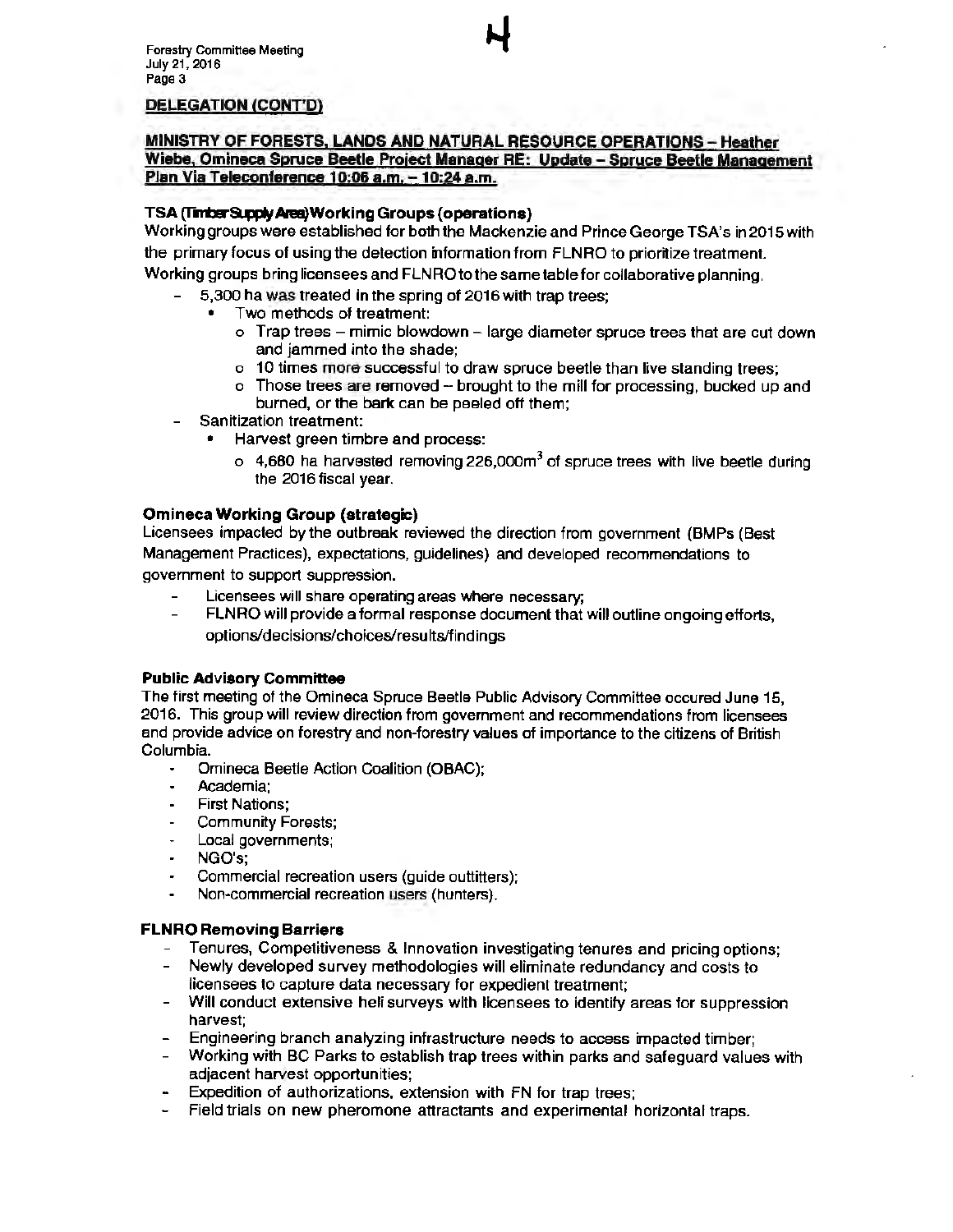# **DELEGATION (CONT'D)**

### **MINISTRY OF FORESTS. LANDS AND NATURAL RESOURCE OPERATIONS** - **Heather Wiebe. Omineca Spruce Beetle Proiect Manager RE: Update** - **Spruce Beetle Management Plan Via Teleconference 10:06 a.m.** - **10:24 a.m.**

#### **Knowledge Management**

Spruce beetle outbreaks usually last 7 years; in year 3 in Omineca. There is a small window to mitigate impact by thoroughly and judiciously applying tactics at population epicentres. Industry, stakeholders, and government need to capture, develop, share, and effectively use knowledge for success.

- Recalling retired FLNRO staff (contract/emeritus) & connecting with Beetle Bosses from MPB outbreak to learn from the past;
- Hosting a summit in 2016 to bring together North American experts for BC to gather  $\mathbf{r}$ information on new research or successful operational techniques and tor BC to provide training to other provinces experiencing spruce beetle population growth;
- Durable products and processes developed for Omineca are provincially relevant therefore shelf- ready for other regions;
- Reaching out to all NRS staff to increase knowledge of the outbreak to better integrate  $\overline{\phantom{a}}$ with their clients and communities.

Ms. Wiebe mentioned that 2016 will be a very telling year in regard to the population of the spruce beetle.

Ms. Wiebe commented that there are limitations to hauling the spruce beetle impacted trees to mills as the beetle flies when it is warmer than 16 degrees Celsius and between May and August. During those times there will only be night hauling and the trees arriving at the sawmills are processed immediately. Discussion took place regarding the risk to transport the trees. Ms. Wiebe noted that there is a higher risk of infestation if the trees remain in the bush and every attempt is made to mitigate the risks.

Director Miller requested clarification as to the sharing of the information provided in regard to the spruce beetle outbreak. Ms. Wiebe indicated that all information can be shared and that documents produced will be available online.

Discussion took place regarding the potential volumes impacted in the Mackenzie and Prince George areas.

Chair MacOougall thanked Ms. Wiebe for attending the meeting.

Director Miller provided a brief summary of the Spruce Beetle Public Advisory Committee (PAC).

# **SPRUCE BEETLE PUBLIC ADVISORY COMMITTEE**

#### **Knowledge Management**

- Province sensitive to social license;
- Host of pressures;
- Don't overharvest:
	- o impact midterm timbre supply;
	- o Riparian areas, etc.
- Individuals chosen on PAC:
	- o wide spectrum of knowledge and experience;
	- o engaged University of B.C. representatives;
	- o FLNRO;
	- o Good cross section of stakeholders;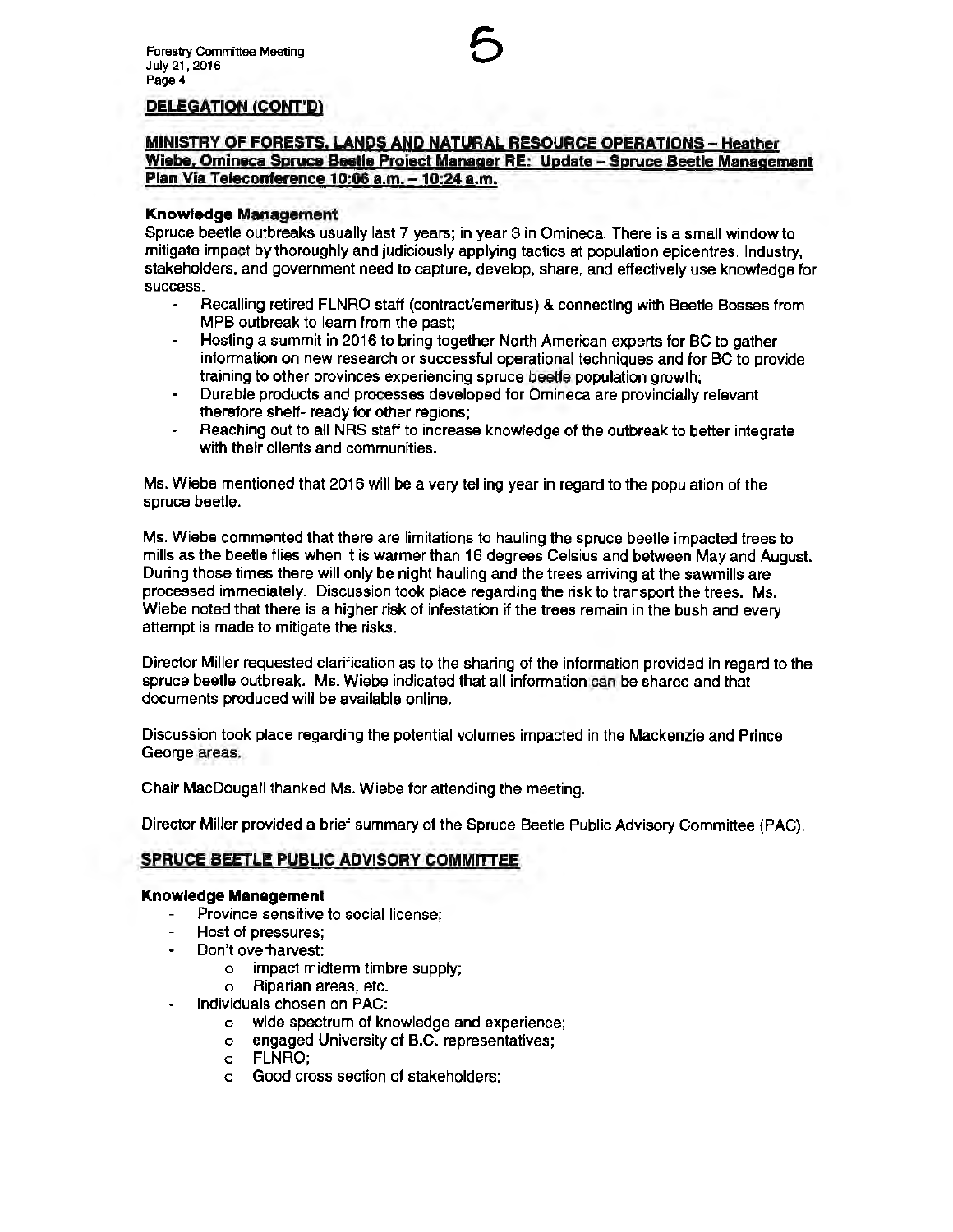# **SPRUCE BEETLE PUBLIC ADVISORY COMMITTEE (CONT'D)**

Ministry of Forests, Lands and Resource Operations has indicated that the information and recommendations that will be produced from the PAC will be information that government uses.

*lo* 

Working with licensees and licensee foresters.

Director Miller will bring forward further information in regard to comments made at the PAC meetings and can provide comments from the RDBN Forestry Committee to the PAC.

Director Miller indicated that First Nations are being consulted but he noted the need to have First Nations representation on the PAC.

Discussion took place regarding partition cuts and potentially shifting cuts from some areas to other areas. Director Miller commented that it is currently being discussed.

Silviculture, reforestation and the possible use of other species of trees was brought forward for discussion. Director Miller mentioned that discussions throughout the region have taken place in regard to building a better more resilient forest.

Director Newell brought forward concerns regarding the socio economic affects management plans provided by the pipeline companies and the lack of methodologies for the use of fibre from the pipeline right of ways/corridors and the replanting of cleared areas. Chair MacDougall directed staff to work with Director Newell to write a letter to TransCanada Coastal Gaslink to address the concerns.

| Moved by Director Parker<br>Seconded by Director Brienen |                            |  |
|----------------------------------------------------------|----------------------------|--|
| "That the meeting be adjourned at 10:34 a.m."            |                            |  |
| (All/Directors/Majority)                                 | <b>CARRIED UNANIMOUSLY</b> |  |
|                                                          |                            |  |

Rob MacDougall, Chair

Wendy Wainwright, Executive Assistant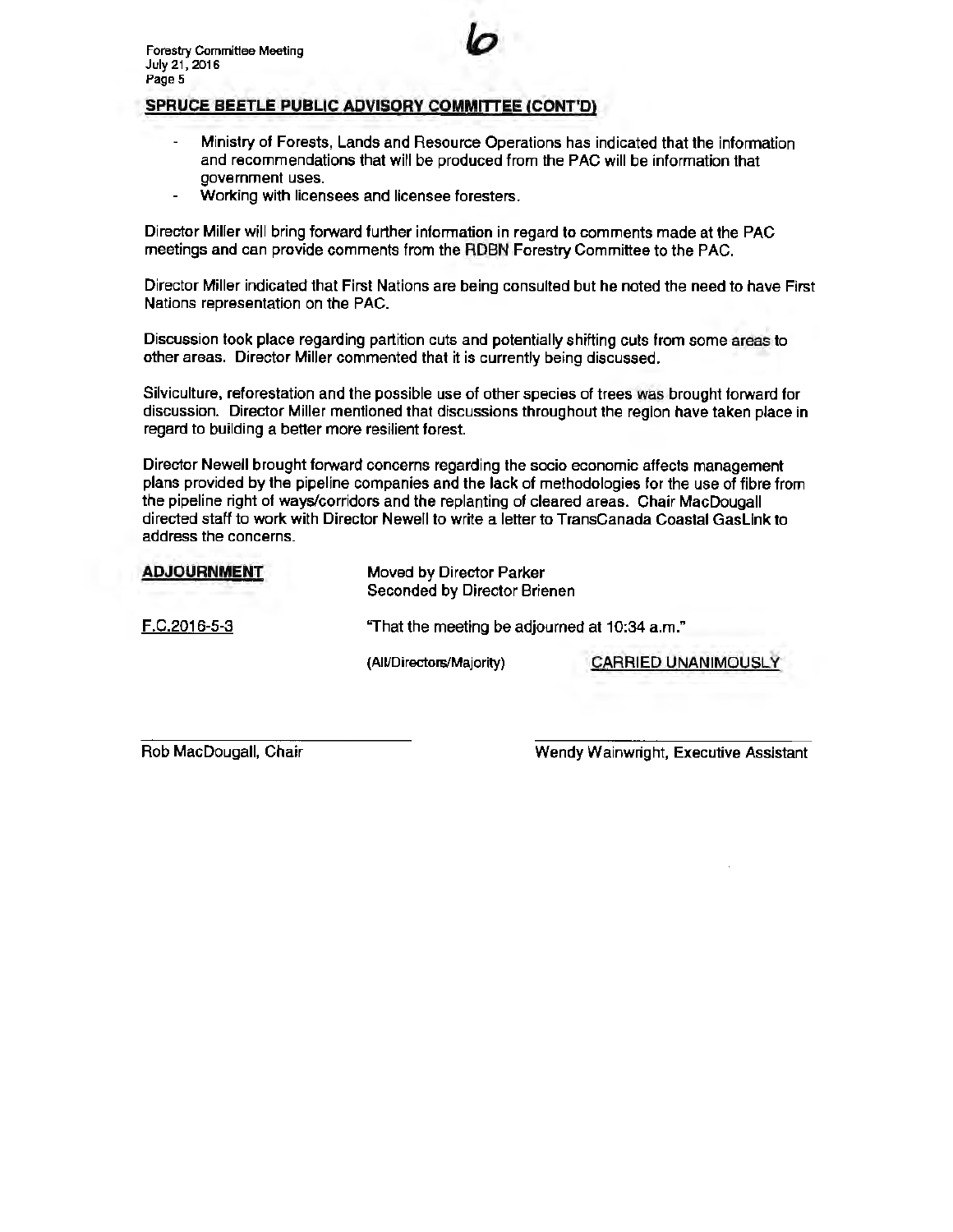# **Cheryl Anderson**

**From: Sent: To: Subject: Attachments;**  Gerry Thiessen <mayor@district.vanderhoof.ca> April-18-16 3:09 PM Cheryl Anderson; mayor@fortstjames.ca; Bill Miller (bmiller.pbm@gmail.com) FW: Government's response to FPBs- recommendations Forest Stewardship Plans 221036 response.pdf; ATIOOOOl.htm

**From:** Wayne Salewski [mailto:salewski@telus.net] **sent:** Monday, April 18, 2016 9:35 AM **To:** Wayne Salewski **Subject:** Fwd: Government's response to FPBs· recommendations Forest Stewardship Plans

HI

I have attached an important response from the Ministry of FLNR to the chair of the Forest Practices Board and the subject of Forest Stewardship Plans (FSP).

1

On the surface I see this as a huge win but it will be important that we ensure that we have not only an improved and measurable FSP process but that where we have multiple licensees working in one watershed that all of these FSP's are in agreement with the objectives. This might mean that we will need or request on FSP being submitted by these licences in order to ensure consideration for finding the right balance and that the many other values on the landscape are being considered.

I think this has been an important first step in moving us back to managing and growing a healthy forest and this is your opportunity to ensure that those that are harvesting are aware of the other values on the landscape.

Its a great read and certainly a step in the right direction.

Wayne

Begin forwarded message:

From: "Clarke, Dave FPB:EX" <Dave.Clarke@gov.bc.ca> **Subject: FW: Government's response to FPBs recommendations Date:** April 18, 2016at8:16:11 AM PDT To: Wayne Salewski <salewski@telus.net>

**FYI**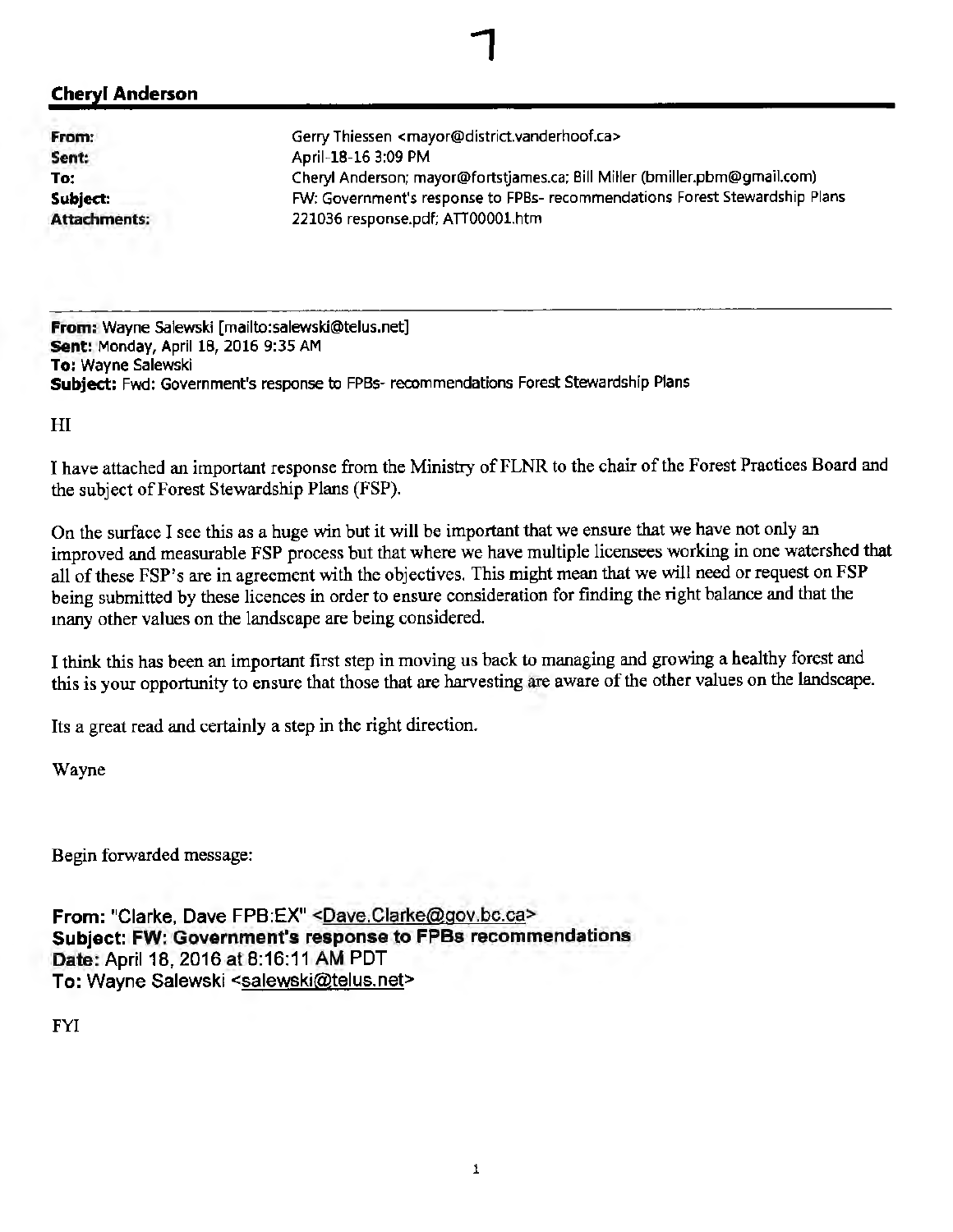

File: 280-30 Reference: 221036

APR 1 4 2016

Tim Ryan, Chair Forest Practices Board PO Box 9905 Stn Prov Govt Victoria; British Columbia V8W9Rl

Dear Tim Ryan:

On behalf of the Ministry of Forests, Lands and Natural Resource Operations (FLNR), please accept this letter as government's response to the Forest Practices Board's recommendations in its reports: *Forest Stewardship Plans: Are They Meeting Expectations? (August 2015)* and *District Managers' Authority over Forest Operations (December 2015).* 

As Deputy Minister Sheldan indicated to the Board in his letter of December 18, 2015, the ministry has placed a high priority on obtaining improvements to forest stewardship plans (FSPs) over the coming years. To achieve this objective, we have several initiatives underway, as outlined below. We are grateful for the efforts of Board staff in helping government and industry professionals better understand the Board~s methods, analysis and findings. This bas been instrumental in improving our collective understanding of opportunities to improve FSP results, strategies, and measures.

We also appreciate the Board's analysis and recommendation to strengthen the authorities of District Managers in legislation to prevent unintended outcomes, such as the potential for unintended adverse impacts to public health and safety, the environment, resource values, and the rights of other tenure holders.

The ministry views these two reports collectively, as they both identify opportunities to improve to the underlying mechanisms that enable effective operational planning and practices under the *Forest and Range Practices Act* (FRPA). The ministry is in the process of developing a multi-year strategy for improvement of the FRPA framework and its implementation: elements of the Board's findings and recommendations in both reports will be further addressed in this strategy.

The following reflects activities now underway and planned (as part of the FRPA strategy) to address the Board's specific recommendations in both reports.

Telephone: Fax: Websito: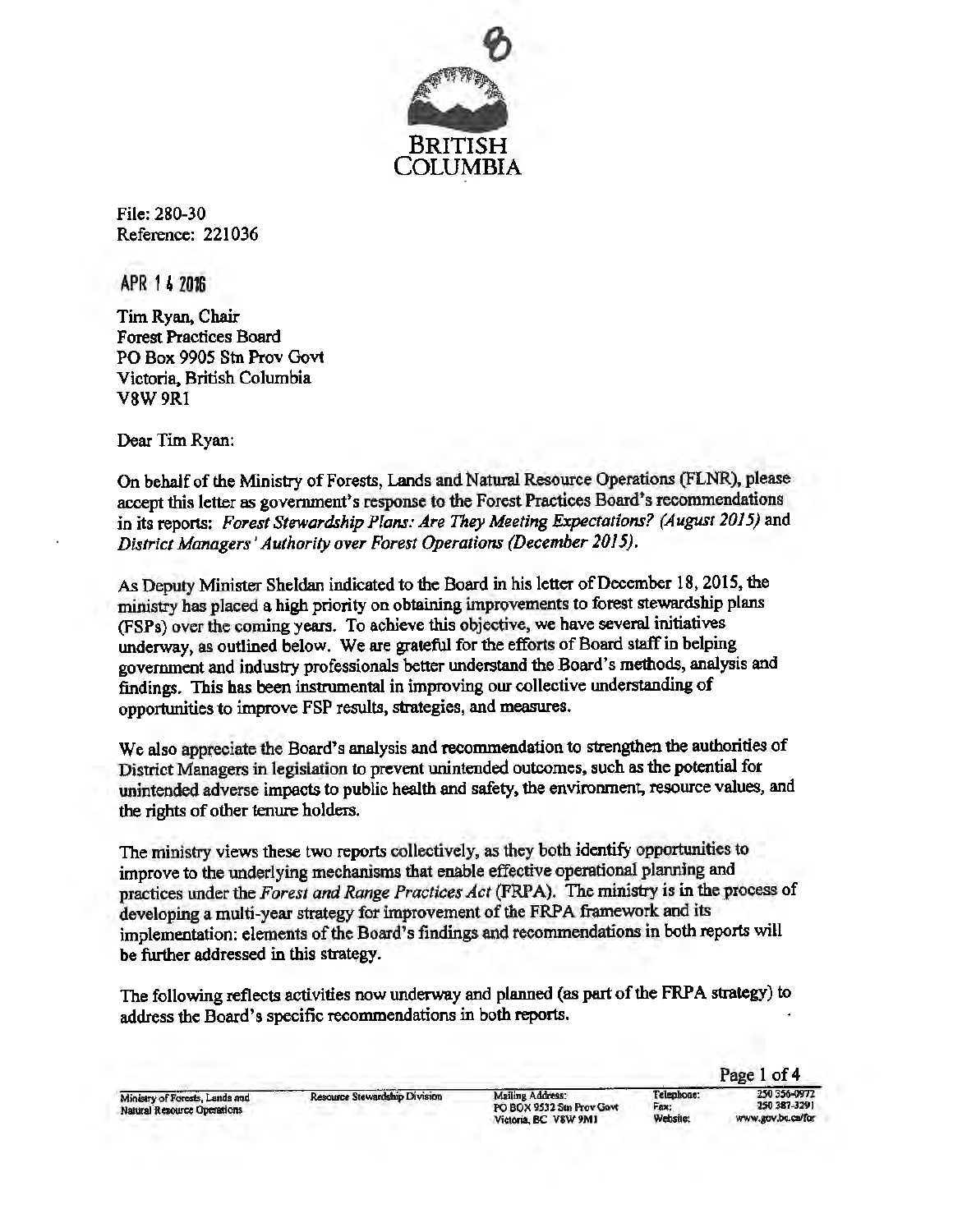# **FOREST STEWARDSHIP PLANS (FSPs)**

# *Recommendations to government*

- 1. Government and its decision makers should not extend or approve FSPs that include:
	- $\Box$  results, strategies and measures that are unenforceable,
	- $\Box$  results or strategies that are not consistent to the extent practicable with government's objectives, or
	- D measures that are not reasonable and appropriate.
- 2. Government should ensure that the public has at least one opportunity every five years for full review and comment on forest stewardship plans.
- 3. Government should establish a process for public review and comment on planned roads and cutblocks.

# *Government activities underway and planned:*

- $\Box$  To support immediate improvements to FSPs, Minister Thomson issued province-wide expectations to District Managers, the Minister's delegated decision-makers under FRPA responsible for approving the content of FSPs. Pursuant to this government direction, the province's Chief Forester, Diane Nicholls, provided specific guidance on the replacement of FSPs. This guidance is intended to inform District Managers as they set their local expectations for FSPs in advance of FSP approval decisions. A copy of this guidance was shared with the Board upon its release in early March 2016.
- $\Box$  The ministry has developed a provincial FSP workshop that will be hosted across FLNR regions throughout spring 2016. These sessions are designed to assist industry professionals and government staff who are responsible for preparing, reviewing and adjudicating FSPs. The ministry bas worked with the Association of BC Forest Professionals (ABCFP) and forest industry representatives to help design the workshops. I wish to thank the Board for contributing staff time during the development of the workshop content.
- $\Box$  To support public consultation on FSPs every five years, the Chief Forester's recent provincial guidance expressly notes that goverrunent expects replacement (new) FSPs, not extensions, for FSPs that are coming to the end of their term. By submitting a replacement FSP, the legal requirement for public consultation is triggered. This enables conununities, tenured users, the general public and other affected parties to have a fonnal opportunity to present their perspectives during the plaruring phase. As per the *Forest Planning and Practices Regulations Section 21 and 22,* these comments must be considered, and the actions taken to address them must be included as part of the FSP submission to the District Manager.
- $\Box$  Government would like to see enhancements to public engagement in forestry planning. An area that government will be working on further, is building technology-based solutions for sharing the right information with the right parties at the right time. As such, government has no plans at this time to explore a new legislated process for public review and comment on proposed cutblocks and roads. Instead, we will tum resources toward finding solutions that support meaningful sharing of infonnation between the forest industry and First Nations, non-forestry tenured users, municipal government, and the public.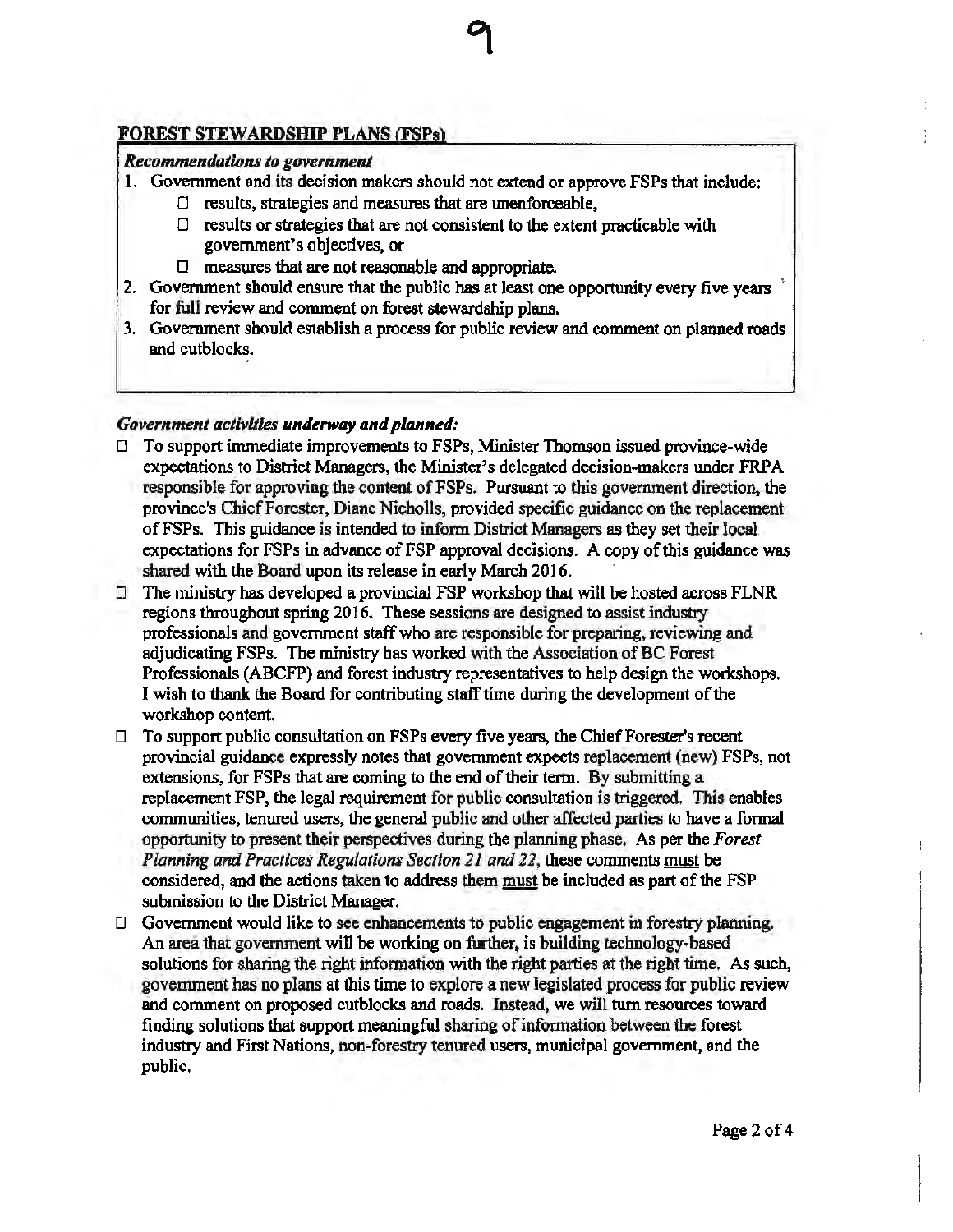$\Box$  FRPA is a results-based model, where improvements are enacted over time based on evidence. We remain committed to the continuous improvement model for FRPA, and will continue to identify annual priorities for FRPA enhancement.

10

# **AUTHORITIES OF DISTRICT MANAGERS**

#### *Recommendation to government*

Introduce a regulation to implement *Forest Act* section 81.1. The regulation should authorize District Managers to refuse a cutting permit or road permit if the Minister determines that any of the following applies:

- $\Box$  there is clearly significant risk to public health or safety;
- $\Box$  there is a clearly significant risk to forest resources or values;
- $\Box$  there is likely to be a contravention of legislation; or,
- $\Box$  the interests of another tenure holder have not been adequately addressed (if that tenure holder requests District Manager intervention).

### *Government actions underway and planned:*

- $\Box$  The ministry is currently working with District Managers, legal counsel and policy specialists to further investigate and document: (a) the current suite of authorities that District Managers have; and, (b) the range of circumstances District Managers may face that challenge the exercise of such authorities.
- D As a result of this work, any identified opportunities to strengthen legislation, policy, or decision-making support will be addressed as part of the annual FRPA continuous improvement strategy.

In closing, if the Board has any questions regarding the ministry's actions to address the Board's recommendations, please contact Norah White, Sustainable Forest Management Policy Officer, Resource Practices Branch, at norah.white@gov.bc.ca.

Yours truly,

 $766$ 

Tom Ethier Assistant Deputy Minister

cc: Tim Sheldan, Deputy Minister Jason Fisher, Associate Deputy Minister, Forest Sector Diane Nicholls. Chief Forester All Regional Executive Directors Jennifer Davis, Director, Resource Practices Branch Kevin Edquist, Director, Compliance and Enforcement Branch Perry Grilz, Director, Range Branch Doug Stewart, Director. Forest Tenures Branch All District Managers